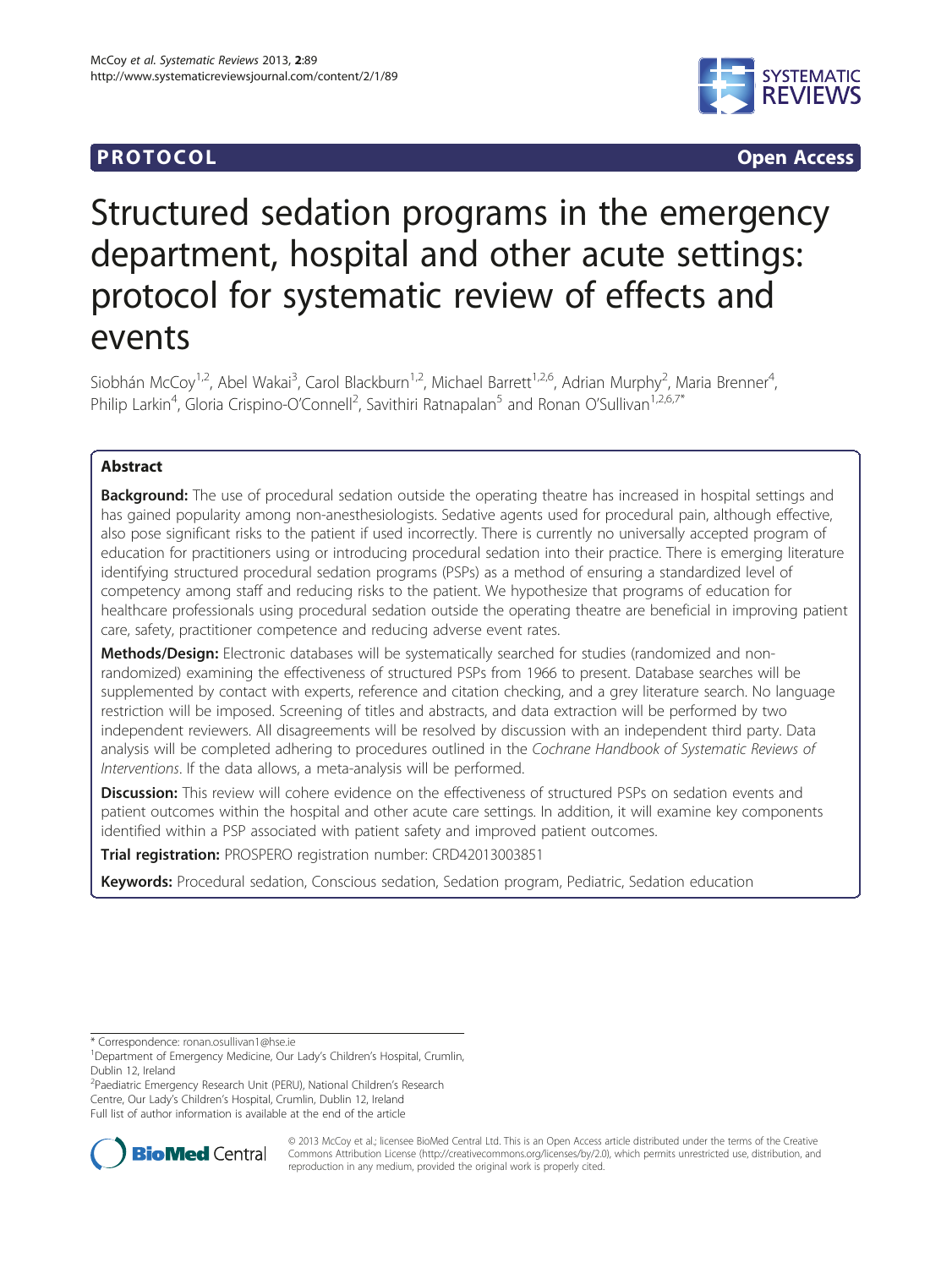#### Background

#### Description of the condition

Pain management is inconsistent, inadequate or both, throughout the hospital setting [\[1](#page-6-0)-[3\]](#page-6-0). Patient surveys and complaints reveal inadequate pain management as a common issue in many healthcare systems [[4,5\]](#page-6-0). Meanwhile, approximately 70% of patients presenting to emergency departments (EDs) have a chief complaint related to pain [\[6-8](#page-6-0)]. Additionally, in the ED setting many patients require relatively painful diagnostic and therapeutic procedures, such as venepuncture, venous cannulation, wound closure, and closed manual reduction of fractures and dislocated joints. These procedures are painful, distressing and are associated with significant anxiety, particularly in children. Procedural pain is an aspect of pain management that healthcare professionals can control in the ED, and the American Academy of Pediatrics (AAP) states that pain secondary to medical or nursing procedures can be greatly reduced or avoided [\[9](#page-6-0)].

#### Description of the intervention

Procedural sedation is the use of sedative, analgesic and dissociative agents, which facilitate the performance of interventions by causing a state of sedation, alleviating pain while enabling the patient to maintain airway reflexes and respiratory drive [\[10,11](#page-6-0)]. The appropriate administration of sedative and analgesic agents enhances the comfort and acceptance of diagnostic and therapeutic procedures [[12](#page-6-0)]. However, many of these agents retain the capacity to produce serious and potentially life-threatening adverse effects [[13\]](#page-6-0).

Over the last two decades procedural sedation has become a common treatment option in both the adult and pediatric ED setting, facilitating the performance of procedures, such as laceration repair and fracture reduction, that otherwise would need to be performed under general anesthesia in the operating room setting [\[14-17](#page-6-0)]. Due to the increased demand for, and the requirements of, a procedural sedation service outside the operating theatre, it is no longer feasible or appropriate for a high quality service to be provided and maintained by anesthetists alone [\[18](#page-6-0)]. Procedural sedation guidelines provided by various governing bodies are, by their nature, non-binding and are not intended to standardize practice [\[19](#page-6-0)]. This lack of uniformity and standardization has led to varying practices, which are a potential risk to patient safety.

Structured programs of education and guidelines are widely advocated as a method of reducing clinical risk and improving quality of care provided to patients; however, there are few studies investigating outcomes associated with the use of guidelines and education [\[20](#page-6-0)]. Borland et al. [[15\]](#page-6-0) reported that the development of an evidence-based joint clinical practice guideline (CPG) with education and credentialing packages for the Paediatric Research in Emergency Departments International Collaborative (PREDICT) network in Australia would standardize practice and may reduce patient risk. Coté et al. [\[21,22](#page-6-0)] identified an association between the adherence to formal guidelines and the minimization of clinical risk. There remains a dearth of evidence examining the effects of differing training methods for procedural sedation on the quality of the sedation event [[20,23\]](#page-6-0). In a formal evaluation of a hospital-wide struc-tured model of procedural sedation, Hoffman et al. [[13](#page-6-0)] reported an association between adherence to the program and a reduction in procedural sedation-related complications.

#### Why is it important to do this review?

Most guidelines of sedation by non-anesthetists lack clarity and remain inconsistent on the subject of staff preparedness or training. There are currently no indicators or measures of quality available for sedation services provided outside the operating theatre. This results in poor quality sedation provision embodied by varying levels of competence, reported adverse events and sedation practices within specialties such as emergency medicine, dentistry, oncology and radiology [\[19,24-26](#page-6-0)]. There is no universally accepted program for education and accreditation for procedural sedation within the ED setting. Definitive conclusions regarding the benefit of structured procedural sedation programs (PSPs) to patient care, safety, practitioner competence and lower adverse event rates are hampered by gaps in the literature [[27\]](#page-6-0).

#### **Objectives**

We hypothesize that programs of education for healthcare professionals using procedural sedation outside the operating theatre are beneficial in improving patient care, safety, practitioner competence and reducing adverse event rates.

## Methods/Design

The review team is multidisciplinary, and includes content experts, a reference librarian, clinical researchers and systematic review experts. The review is registered with the PROSPERO international prospective register of systematic reviews (registration number: CRD42013003851). We will conduct a systematic review adhering to the criteria outlined below.

## Criteria for considering studies for this review Types of studies

• Randomized controlled trials (RCTs)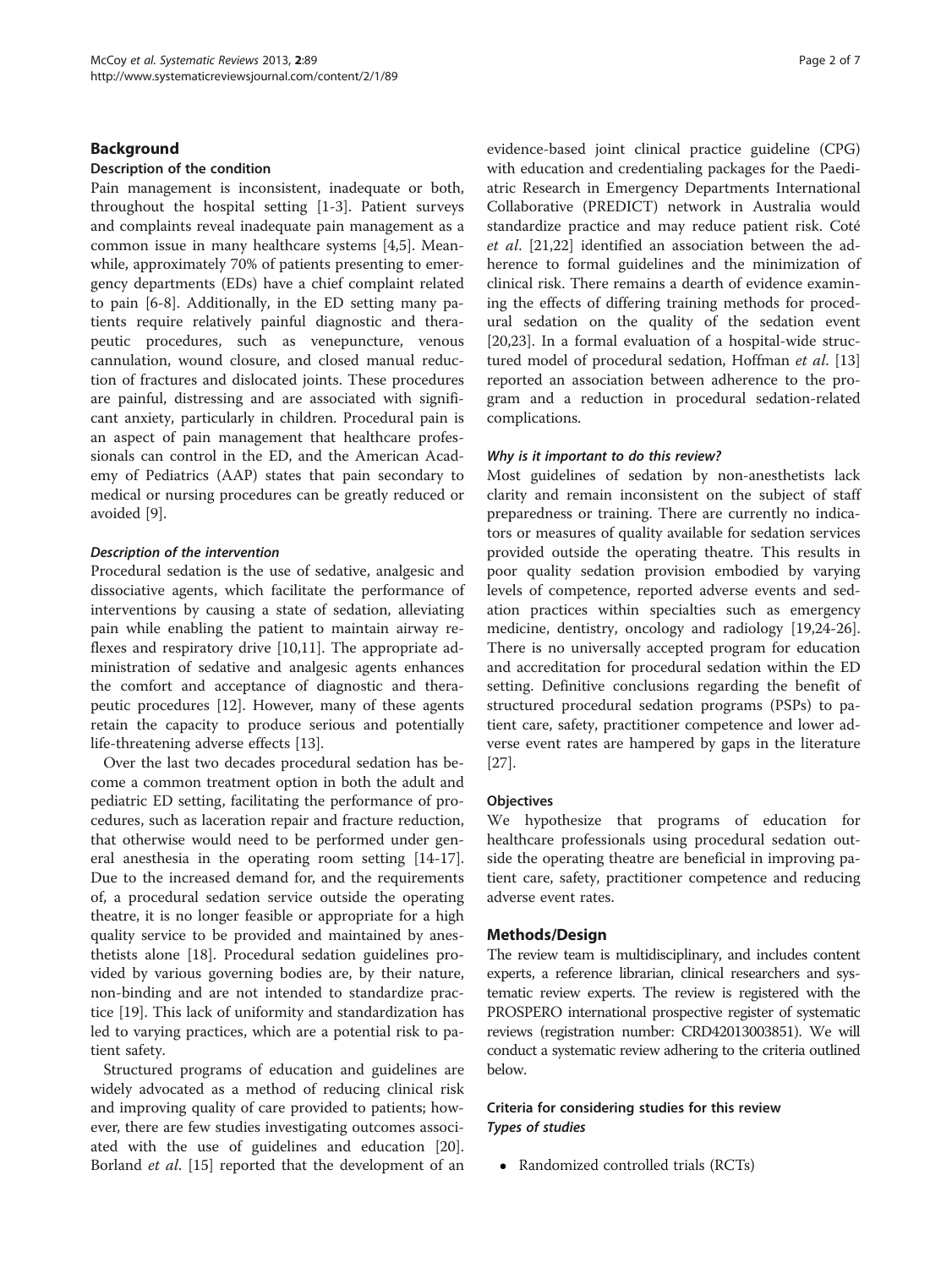- Cluster randomized controlled trials (C-RCTs)
- Non-randomized control trials (NRCTs)
- Non-randomized cluster controlled trials
- Controlled before and after (CBA) studies prospective observational reviews
- Interrupted time series (ITS) studies.

## Types of clinical setting

- EDs
- Other hospital inpatient settings, for example diagnostic imaging departments, endoscopy suites and coronary care units
- Sedation units
- Other acute care settings, for example urgent care centers
- Dental surgeries/clinics.

## Types of participants

- Patients who undergo procedural sedation in the ED and/or other hospital settings and acute care facilities
- Both children and adults will be included.

## Types of intervention

The use of PSPs for all non-anesthetist healthcare practitioners administering procedural sedation to patients.

## Types of comparison

Provision of sedation by non-anesthetists without the use of a PSP for healthcare staff.

## Types of outcome measures Primary outcomes

- Respiratory/airway compromise requiring ventilatory support
- Patient satisfaction rates as defined by the study authors
- Practitioner competence.

## Secondary outcomes (as defined by study authors)

- Evidence of appropriate documentation around the sedation event
- Cost
- Patient care as defined by trialists: improved success rates for sedation; reduction in waiting times; reduction in inter-hospital transfers; reduction in hospital admissions; and reduction in general anesthetic rates
- Adverse events as defined by trialists: incidence of hypoxia; incidence of hypotension: unscheduled

admission to hospital: oversedation leading to prolonged ED stay; failed sedation with inability to complete procedure; and mortality.

## Search methods for identification of studies

We will identify published, unpublished and ongoing studies by searching the following databases:

- The Cochrane Central Register of Controlled Trials (CENTRAL) (1999 (established) to present)
- MEDLINE (OvidSP) (1966 to present)
- Embase (OvidSP) (1980 to present)
- CINAHL (EBSCOhost) (1982 to present)
- Index to Theses
- Web of Knowledge
- Turning Research into Practice (TRIP) database
- ClinicalTrials.gov
- World Health Organization (WHO) International Clinical Trials Registry Platform (ICTRP)
- Australian New Zealand Clinical Trials Registry (ANZCTR)
- Google Scholar.

The search strategy ([Appendix 1](#page-5-0)) will be designed by applying the guidance of the Cochrane Handbook for Systematic Reviews of Interventions, Chapter 6.4 [[28\]](#page-6-0).

## Searching other resources

We will also search the reference lists of review articles, relevant trials, textbooks and abstracts of scientific meetings to identify other relevant studies. We will review titles and abstracts to identify all potential trials. We will obtain full text versions of identified articles. Additional efforts will be made to identify other potential studies relevant to this topic from the following data sources:

- International meetings
- Grey literature (theses, internal reports, non-peer reviewed journals) using the OpenGrey database
- References (cited by primary sources)
- Other unpublished sources
- Deep Web search.

We will not impose a language restriction.

## Data collection and analysis

## Selection of studies

Initial screening of titles and abstracts will be performed by two independent reviewers (SMC and ROS). Disagreement on eligibility will be resolved by discussion/ referral to a third party (AW). Full copies of all studies that meet the inclusion criteria will be obtained for further assessment. Second screening of full text journals will be performed by two independent reviewers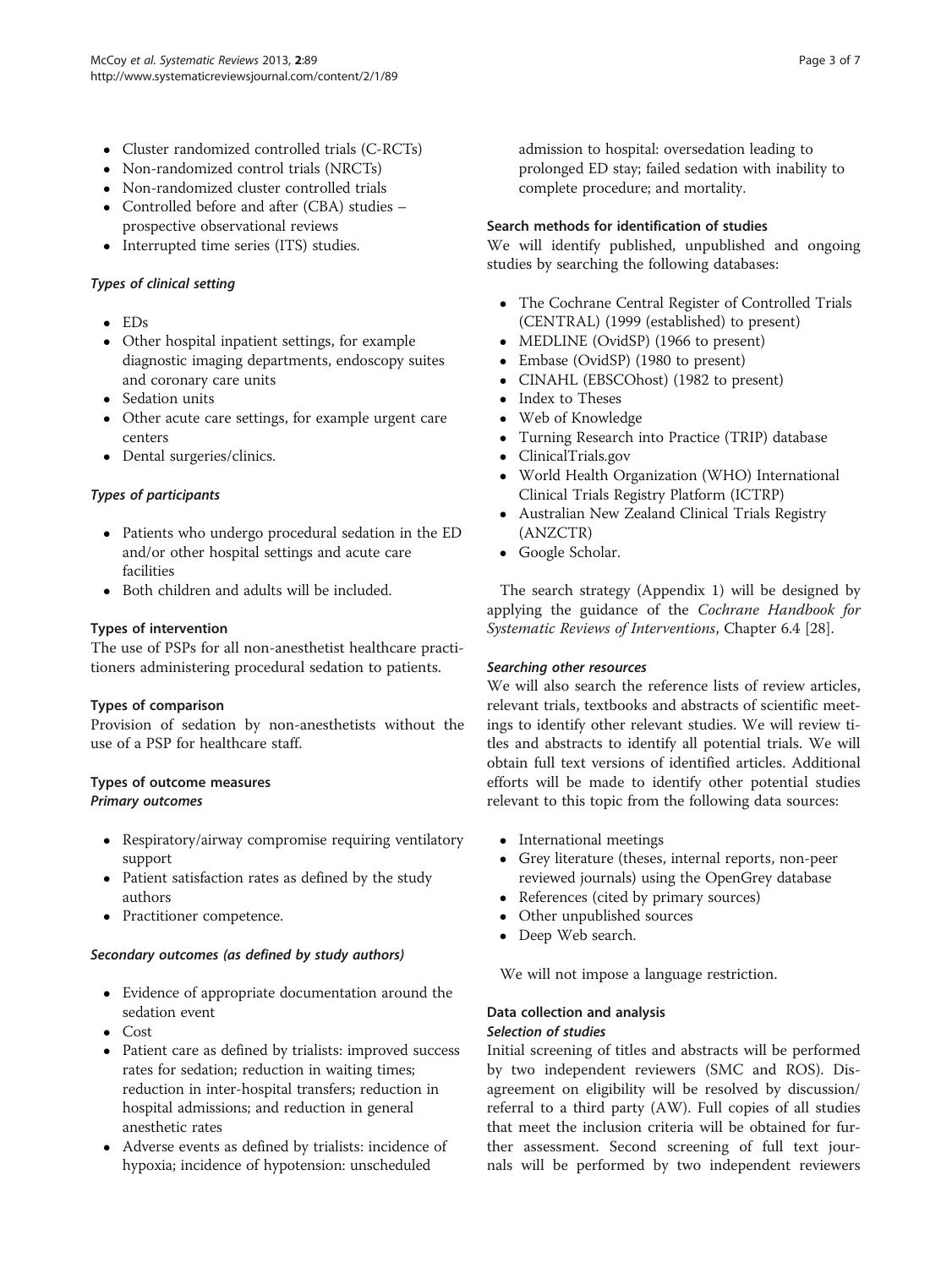(MBarrett and AM) applying all inclusion and exclusion criteria outlined in the review protocol.

#### Data extraction and management

Using a data extraction form (DEF) two independent reviewers (MBrenner and CB) will review identified studies for data points identified on the DEF (Additional file [1](#page-5-0)). Any differences of opinion will be reconciled by mutual agreement. Data will be entered into a database (Review Manager (RevMan), Version 5.2 [[29\]](#page-6-0)) by two independent reviewers (SR and AW) for statistical analysis.

## Assessment of risk of bias in included studies

SMC and PL will undertake the risk of bias of the included studies independently, taking the following into consideration, as guided by the Cochrane Handbook for Systematic Reviews of Interventions [[28\]](#page-6-0):

- Randomization process
- Performance bias
- Detection bias
- Attrition bias
- Incomplete outcome data
- Selective outcome reporting.

The Cochrane risk of bias tool involves describing each of these domains as reported in the trial and then assigning a judgment about the adequacy of each entry (low risk of bias, high risk of bias and unclear (or unknown) risk of bias) [[28\]](#page-6-0). There are six domains to be examined when using this tool, as follows:

- 1. Sequence generation;
- 2. Allocation concealment;
- 3. Blinding of participants, personnel and outcome;
- 4. Incomplete outcome data;
- 5. Selective outcome reporting; and
- 6. Other sources of bias.

We are aware that potential biases are likely to be greater in non-randomized studies (NRS); the rationale for inclusion of NRS in this review is that we are seeking evidence of effects of interventions that are difficult to randomize.

## Management of skewed data

The strategies we will use with skewed data depend on the way the original trialists analyze and report results. The options we might encounter include:

• The trialists ignore (or do not notice) the skewness, and simply report means, standard deviations and sample sizes. In this situation, we will directly enter these numbers into RevMan. However, we will be

mindful that there is a possibility that this 'improperly' analyzed data may be misleading, which may lead to questionable validity of findings.

- The trialists log-transform the data for analysis and report geometric means. When a positively skewed distribution is log-transformed the skewness will be reduced. This is a recommended method of analysis for skewed data. The data we will analyze in RevMan should also be on the log scale: the mean of the logged data will be the log of the geometric data. The standard deviation will be obtained from the confidence interval (CI) for the geometric mean (Cochrane Handbook for Systematic Reviews of Interventions, Section 9.4.5.3 [[28\]](#page-6-0)).
- The trialists use non-parametric tests (for example Mann–Whitney) and describe averages using medians. The use of non-parametric tests is an alternative for analyzing skewed data in trials. However, we cannot obtain means and standard deviations, and results of such analyses cannot be directly used in a meta-analysis.
- In order to ensure that no data is lost from the review we will report the result of all studies, regardless of the method of analysis in a table. This means results will be considered when drawing conclusions, even if they cannot be formally pooled.

## Measures of treatment effect

When the measure of the outcome is sufficiently consistent across trials, we will use odds ratios (ORs) for dichotomous data and mean difference (MD) for continuous data with corresponding 95% CIs.

## Unit/scale of analysis issues

The unit of analysis is based on the individual patient (the unit to be randomized for interventions to be compared). For any included trials using a crossover design, we will use only pre-crossover data. Analysis of NRS will follow a similar methodology to the analysis of RCTs with particular attention focused on allocation methods, as this is likely to give rise to an increased risk of selection bias. Limiting the inclusion criteria of NRS by study design or methodological quality could potentially reduce bias (as NRS design influences susceptibility to bias). Raw results from NRS are not as clear as RCTs as the raw data is unadjusted and susceptible to confounding. Therefore, an adjusted comparison will be reported using a regression model. Any adjusted effect estimates and standard errors/CIs will be documented. The adjusted effect estimates and their precision can be displayed in forest plots. This is suitable for studies that are not sufficiently homogeneous to combine in a metaanalysis if appropriate data across studies can be pooled. Cluster randomized trials have in the past failed to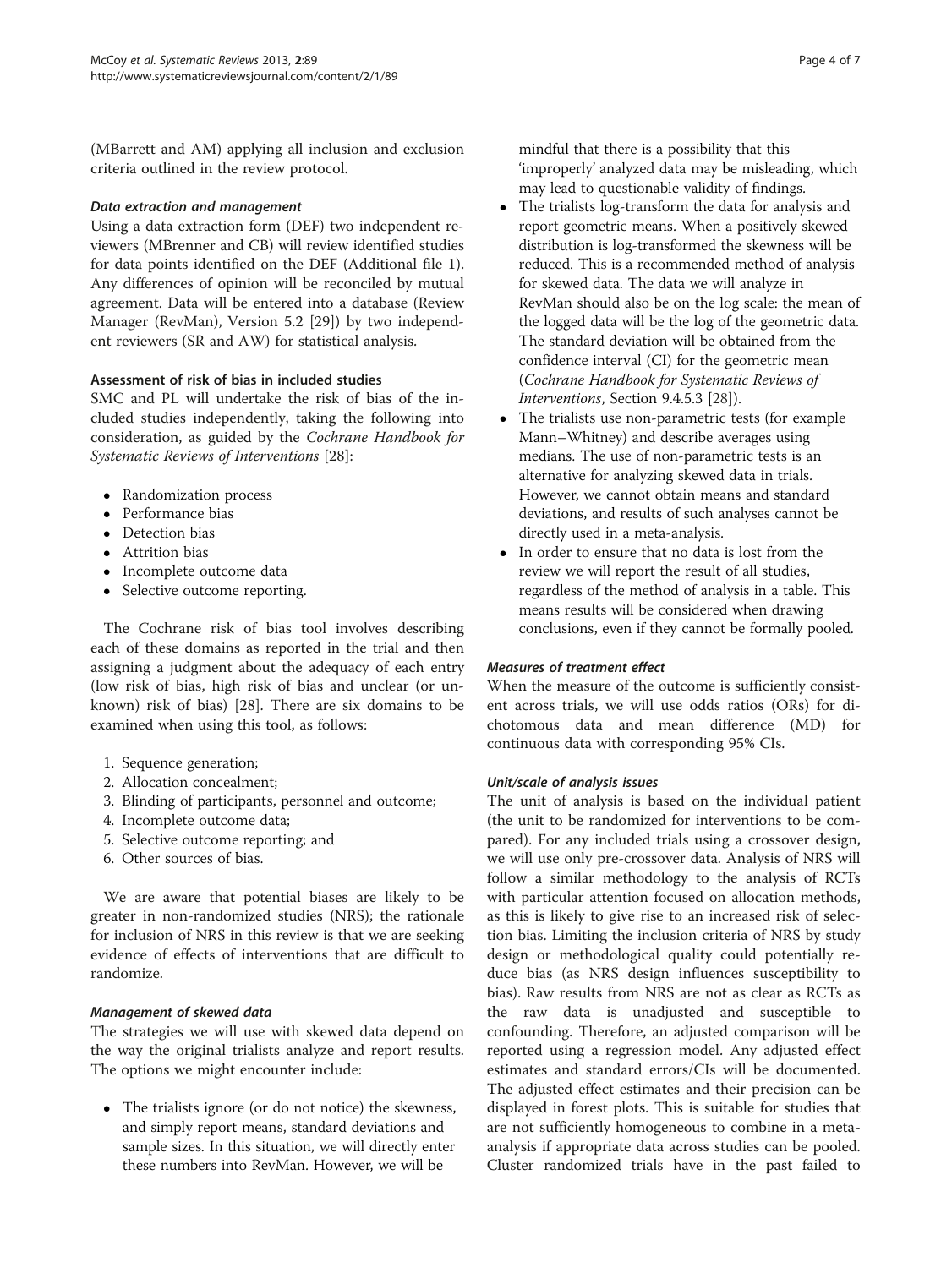report appropriate analyses. They are commonly analyzed as if the randomization was performed on the individuals rather than the clusters. If this is the situation, approximately correct analyses may be performed if the following information can be extracted:

- 1. The number of clusters (or groups) randomized to each intervention group; or the average (mean) size of each cluster;
- 2. The outcome data ignoring the cluster design for the total number of individuals (for example, number or proportion of individuals with events, or means and standard deviations); and
- 3. An estimate of the intracluster (or intraclass) correlation coefficient (ICC).

The ICC is an estimate of the relative variability within and between clusters [[30\]](#page-6-0). It describes the 'similarity' of individuals within the same cluster. In fact, this is seldom available in published reports. A common approach is to use external estimates obtained from similar studies, and several resources are available that provide examples of ICCs [[31,32](#page-6-0)]. ICCs may appear small compared with other types of correlations: values lower than 0.05 are typical. However, even small values can have a substantial impact on CI widths (and hence weights in a meta-analysis), particularly if cluster sizes are large. Empirical research has observed that larger cluster sizes are associated with smaller ICCs [\[31\]](#page-6-0).

An approximately correct analysis proceeds as follows. The idea is to reduce the size of each trial to its 'effective sample size' [\[33](#page-6-0)]. The effective sample size of a single intervention group in a cluster randomized trial is its original sample size divided by a quantity called the 'design effect'. The design effect is  $1 + (M - 1) \times ICC$ , where M is the average cluster size and ICC is the intracluster correlation coefficient. A common design effect is usually assumed across intervention groups. The analysis of cluster randomized trials will be assessed at the outcomes at the level of group, and the unit of analysis will be the same as the unit of randomization. Measurements can be dichotomous outcomes, such as success/failure or a continuous outcome utilizing a percentage of individuals in the group who benefited. For dichotomous data both the number of participants and the number experiencing the event should be divided by the same design effect. Since the resulting data must be rounded to whole numbers for entry into RevMan this approach may be unsuitable for small trials. For continuous data only the sample size need be reduced; means and standard deviations should remain unchanged. This will provide one outcome measurement from each randomized unit so analysis can proceed as if the groups were individuals.

#### Dealing with missing data

Where data seems to be missing from the study, this will, if possible, be obtained by correspondence with the study authors.

#### Assessment of heterogeneity

We will evaluate clinical heterogeneity (GOC and AW), and will apply statistical and qualitative methods. To assess statistical heterogeneity we will apply the chisquared test, as a low  $P$  value is evidence of the heterogeneity of intervention effects. In addition to statistical assessments we will review studies examining variability in study participants, interventions and outcomes as this would be suggestive of heterogeneity. In the absence of clinical heterogeneity we will use the  $I^2$  statistic to describe the percentage of total variation across studies that is due to the heterogeneity rather than chance. An I <sup>2</sup> value greater than 50% will be considered significant heterogeneity. We will also use visual inspection of the graphical representation of study results with their 95% CIs to assess heterogeneity.

#### Assessment of reporting biases

Detecting publication bias is difficult and avoidance is a better strategy [\[34\]](#page-6-0). We will avoid publication bias by comprehensive literature searching and use of study registries [[34\]](#page-6-0). The authors will be obtaining and including data from unpublished work and no language restriction will be imposed reducing the risk of reporting bias. We will use a graphical display (funnel plot if greater than ten studies are included) of the size of treatment effect against the precision of the trial to investigate publication bias by looking for signs of asymmetry. Publication bias is associated with asymmetry [[35\]](#page-6-0). If there is asymmetry, we will look for reasons other than publication bias.

#### Data synthesis

The results will concentrate on the objectives and comparisons specified in the protocol of the review. Post-hoc analysis will be identified as such. We will analyze results using both fixed-effect and random-effect metaanalysis, because for each model there are situations where the result is counterintuitive. We will use the fixed-effect model meta-analysis except where statistical heterogeneity is identified, in which case we will use the random-effects model [\[36\]](#page-6-0). We will consider the appropriateness of meta-analysis in the presence of significant clinical or statistical heterogeneity. We will perform the meta-analyses using RevMan software (Version 5.2).

#### Data analysis

On the basis of quality appraisal, SMC and ROS will perform a data analysis. First, providing a table with a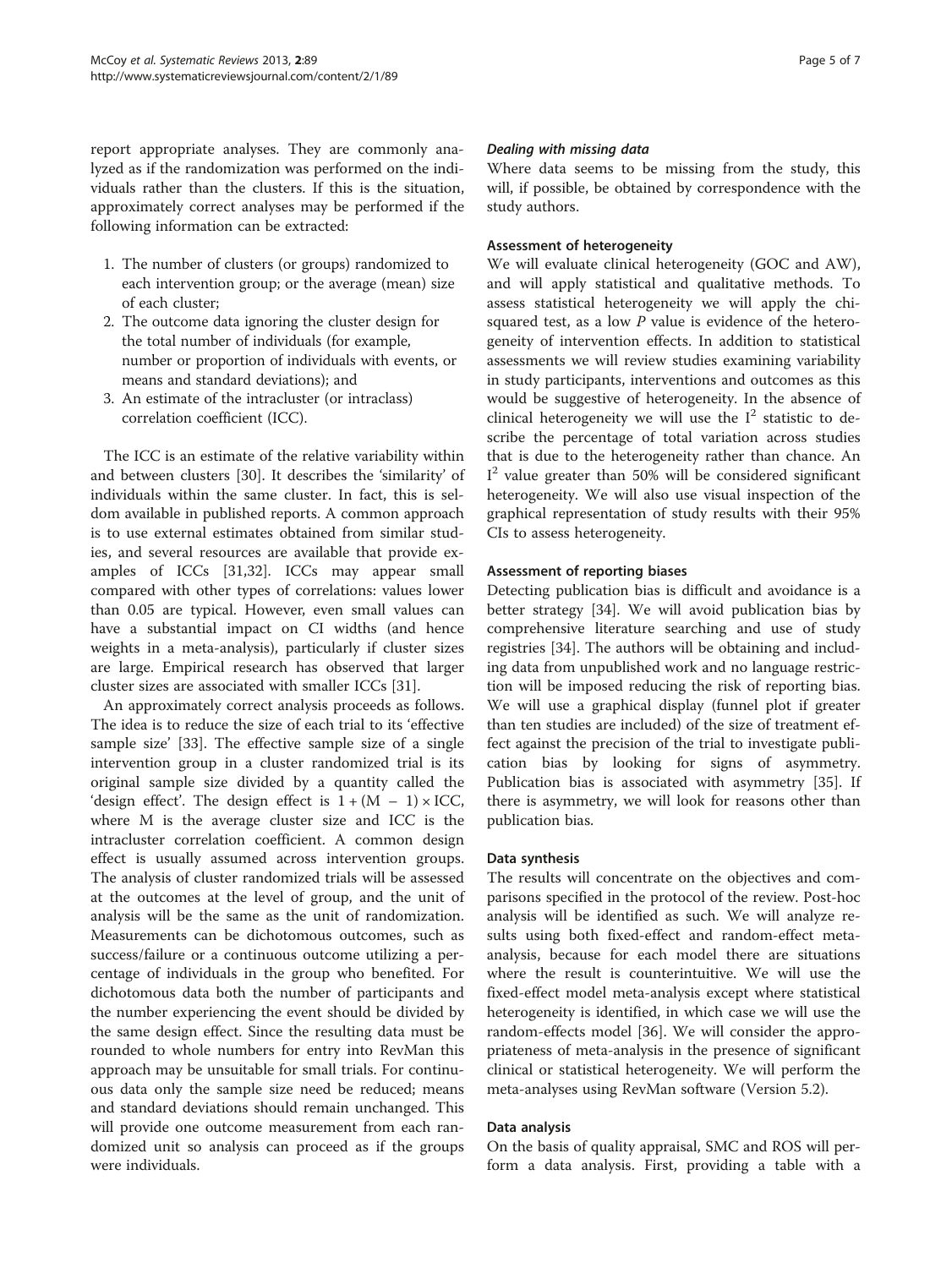<span id="page-5-0"></span>simple descriptive evaluation of each study, including the following:

- Population under study
- Interventions
- Methods
- Biases
- Outcomes

From these tables it can be determined if the results from the studies can be pooled and subjected to a metaanalysis.

## Subgroup analysis

A subgroup analysis will be performed on:

- Different types of structured sedation program: theoretical-based learning only; and theoretical and practice-based learning
- 'High risk' populations: children (defined as <18 years); children (<2 years); children with developmental delay/autism spectrum disorders (ASD); and older adults (defined as >65 years).

## Time points

Data will be analyzed for immediate impact of a program and sustainability of change in line with previously identified outcomes. The time frame for immediate impact will be data reported 3 months post-introduction of a program and sustainability will be measured at time points greater than or equal to 12 months. We will consider combining data extracted within these parameters.

## Interpretation of results

Results will be presented in tabular form. At this point the strengths and weaknesses of each study will be discussed, and recommendations made for future studies by identifying knowledge-deficient areas within the subject area.

## **Discussion**

This review will cohere evidence on the effectiveness of structured PSPs on sedation events and patient outcomes within the hospital and other acute care settings. In addition, it will examine key components identified within a PSP associated with patient safety and improved patient outcomes.

## Appendix 1 Search strategy

- 1. Procedural sedation
- 2. Twilight anesthesia
- 3. Conscious sedation
- 4. Moderate sedation
- 5. Minimal sedation
- 6. Dissociation
- 7. Anesthesia/anaesthesia
- 8. #1 OR #2 OR #3 OR #4 OR #5 OR #6 NOT #7
- 9. #8 NOT animals
- 10.#9 AND (program development OR education program OR program evaluation)

## Additional file

#### [Additional file 1:](http://www.biomedcentral.com/content/supplementary/2046-4053-2-89-S1.doc) Data Extraction Form.

#### Abbreviations

AAP: American Academy of Pediatrics; ANZCTR: Australian New Zealand Clinical Trials Registry; ASD: Autism spectrum disorders; CBA: Controlled before and after; CI: Confidence interval; CPG: Clinical practice guideline; C-RCT: Cluster randomized controlled trial; DEF: Data extraction form; ED: Emergency department; ICC: Intracluster correlation coefficient; ICTRP: International Clinical Trials Registry Platform; ITS: Interrupted time series; MD: Mean difference; NRCT: Non-randomized control trial; NRS: Nonrandomized studies: OR, odds ratio; PREDICT: Paediatric Research in Emergency Departments International Collaborative; PSP: Procedural sedation program; RCT: Randomized controlled trial; RevMan: Review Manager; TRIP: Turning Research into Practice; WHO: World Health Organization.

#### Competing interests

The authors have no competing interests.

#### Authors' contributions

SMC and ROS conceptualized the study, designed the study protocol, and drafted the protocol. SMC and ROS will participate in the first screening of identified studies, assessment of risk of bias, and final data analysis. SMC will draft the final review, while ROS will edit the finalized manuscript. MBarrett contributed to the design of the study protocol and the search strategy, and will review full text articles and edit the finalized manuscript. CB contributed to design of the study protocol, and will participate in data extraction and editing of the finalized manuscript. AM will review the full text articles and edit the finalized manuscript. PL will perform the risk of bias assessment, contributed to the design of the study protocol and will edit the finalized manuscript. MBrenner will perform data extraction, has contributed to the design of study protocol and will edit the finalized manuscript. AW participated in the design of the study, and will contribute to the statistical analysis and editing of the finalized manuscript. SR will participate in data entry, assisted in design of the study protocol and will edit the finalized manuscript. GOC will perform the statistical analysis. All authors read and approved the final manuscript.

#### Acknowledgements

The authors would like to thank Gethin White of the Health Services Executive Regional Library Services, Dr Steevens' Hospital (Dublin, Ireland) for his kind assistance.

#### Author details

<sup>1</sup>Department of Emergency Medicine, Our Lady's Children's Hospital, Crumlin Dublin 12, Ireland. <sup>2</sup>Paediatric Emergency Research Unit (PERU), National Children's Research Centre, Our Lady's Children's Hospital, Crumlin, Dublin 12, Ireland. <sup>3</sup> Emergency Care Research Unit (ECRU), Division of Population Health Sciences (PHS), Royal College of Surgeons in Ireland (RCSI), 123 St Stephen's Green, Dublin 2, Ireland. <sup>4</sup>School of Nursing, Midwifery and Health Systems, University College Dublin, Belfield, Dublin 4, Ireland. <sup>5</sup>Divisions of Paediatric Emergency Medicine, Clinical Pharmacology and Toxicology, Department of Paediatrics and Dalla Lana School of Public Health, The Hospital for Sick Children, University of Toronto, 555 University Avenue, Toronto, ON M5G 1X8, Canada. <sup>6</sup>Department of Paediatrics, School of Medicine & Medical Science, University College Dublin, Belfield, Dublin 4, Ireland. <sup>7</sup>Department of Emergency Medicine, Cork University Hospital Wilton, Cork, Ireland.